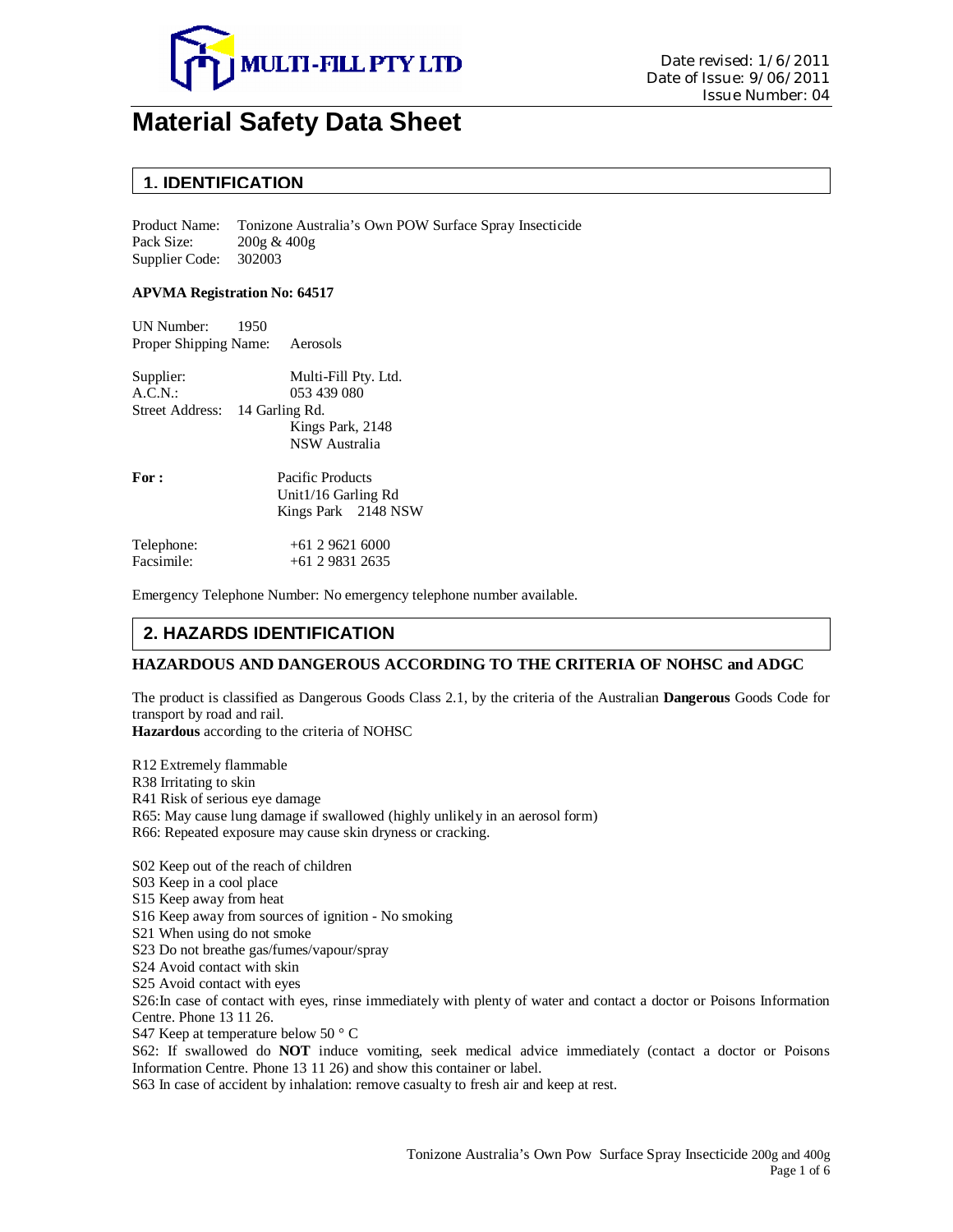# **3. COMPOSITION/INFORMATION ON INGREDIENTS**

| <b>Chemical Entity</b>              | CAS Number       | Proportion $(\%w/w)$ |
|-------------------------------------|------------------|----------------------|
| Paraffinic, napththenic Hydrocarbon | 64742-48-9       | 60-80                |
| Permethrin                          | 52645-53-1       | < 0.5                |
| D-allethrin                         | 584-79-2         | < 0.5                |
| Propane/Butane                      | 74-98-6/106-97-8 | 20-40                |
| Non-hazardous Substances            |                  | <10                  |

# **4. FIRST AID MEASURES**

- **Skin:** Wash contaminated skin with plenty of soap and water. Remove contaminated clothing and wash before re-use. If irritation occurs seek medical advice.
- **Eyes:** Irrigate with copious amounts of water for 15 minutes. In all cases of eye contamination, it is recommended to seek medical advice.
- **Inhalation:** Remove victim from exposure avoid becoming a casualty. Allow patient to assume most comfortable position and keep warm. Keep at rest until fully recovered. If breathing is laboured and patient cyanotic (blue), ensure airways are clear and have qualified person give oxygen through facemask. If breathing has stopped, apply artificial respiration at once. In event of cardiac arrest, apply external cardiac massage. Seek medical advice.
- **Ingestion:** Give a little water to drink. If swallowed do **NOT** induce vomiting, seek medical advice immediately (contact a doctor or Poisons Information Centre. Phone 13 11 26) and show this container or label... Avoid giving milks, oils or alcohol. Seek medical advice

**Facilities:** Eye Wash Station

.

Advice to doctor – treat symptomatically.

### **5. FIRE FIGHTING MEASURES**

**Specific hazards:** Aerosol cans may rupture or explode when exposed to temperatures above 50ºC. Propellant is extremely flammable and heavier than air. Do not allow vapours to build up in pits or hollows.

**Fire fighting further advice:** Fight fire from protected position or use unmanned hose holders or monitor nozzles. If safe to do so, move undamaged containers away from fire area. Do not approach hot containers. Cool containers with water before handling. If impossible to extinguish fire, protect surroundings, withdraw from area and allow fire to burn

Fire-fighters to wear self-contained breathing apparatus (SCBA) and protective gloves. Structural fire-fighter's uniform provides limited protection.

**Suitable extinguishing media:** For small fires use water spray, dry chemical or carbon dioxide

For large fires use water spray or fog

**Additional Information:** The product is a **UN1950** and has a **HAZCHEM CODE : 2YE**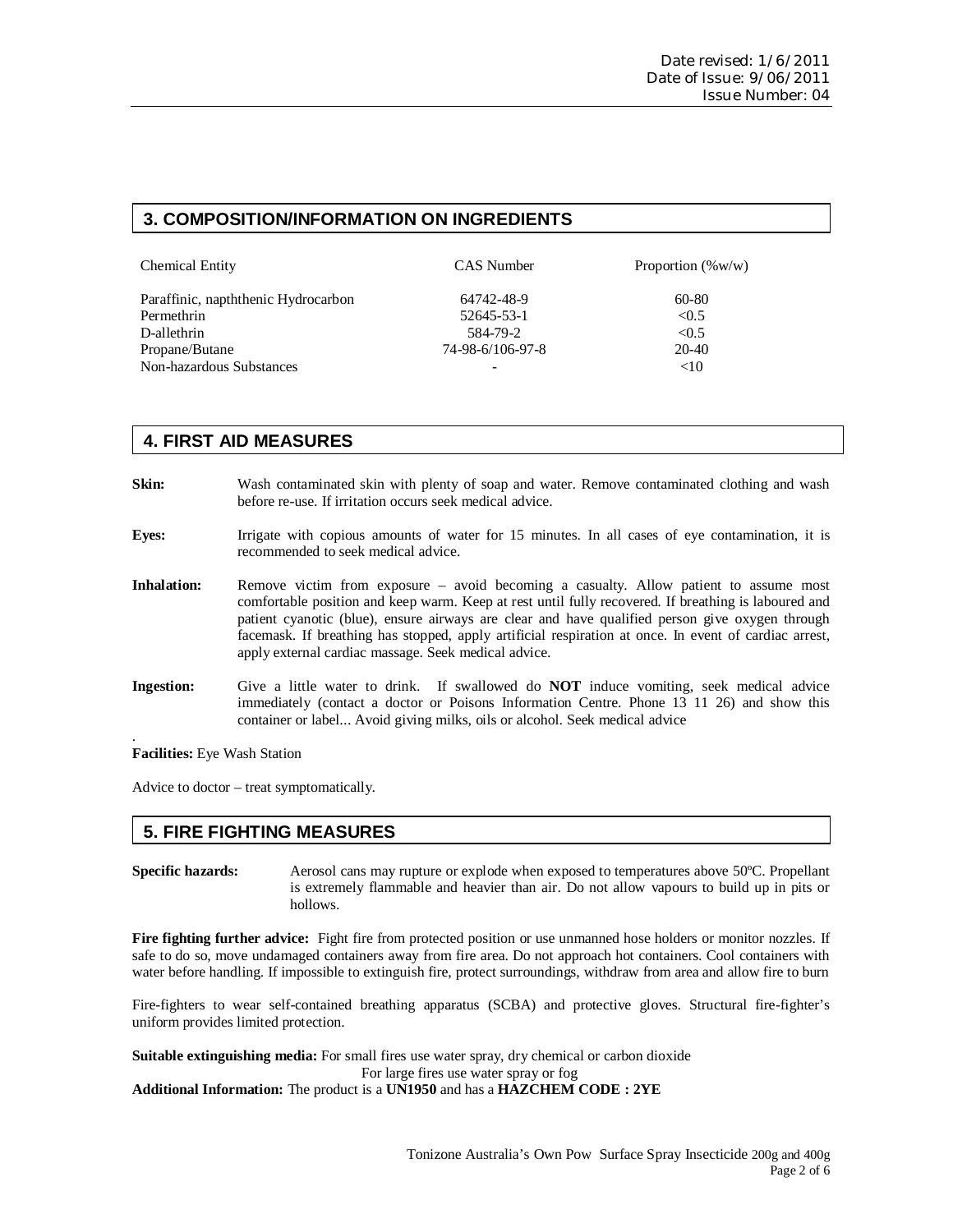# **6. ACCIDENTAL RELEASE MEASURES**

**Emergency Procedures:** Eliminate all sources of ignition. Contain spill for disposal. Add absorbent (sand, earth, sawdust, etc.) to spill area. Keep out of drains and waterways. Dispose of adsorbed material at an approved disposal site according to local government regulations. Ventilate confined spaces well.

**Methods and materials for containment and cleanup:** Add absorbent (sand, earth, sawdust, etc.) to spill area. Keep out of drains and waterways. Dispose of adsorbed material at an approved disposal site according to local government regulations. Ventilate confined spaces well.

# **7. HANDLING AND STORAGE**

**Storage:** Store away from oxidising agents. Do not store above 50ºC. Do **NOT** allow cartons to become wet. Classified as Class 2.1(Aerosols) for the purpose of storage and handling, in accordance with the requirements of AS 2278. Refer to State and Territory Dangerous Goods regulations.

**Handling**:

#### **Label states:** "**Use this product only as directed**

**PRECAUTION:** Do not spray directly on humans, exposed food or food utensils. Remove or cover fish tanks before use. Do not contaminate ponds, waterways or ditches with the chemical or container .Wash hand after use. KEEP OUT OF REACH OF CHILDREN.

Pressurised dispenser. Do not use near fire or flame. No Smoking. Do not puncture or incinerate can, even when empty. Store in a cool place out of the sun. Store below 50ºC. Keep spray away from eyes.

Beware: Intentional misuse by deliberately concentrating and inhaling contents can be harmful or fatal. r use.

# **8. EXPOSURE CONTROLS/PERSONAL PROTECTION**

#### **National occupational exposure limits**

The assigned value for this product is TWA 1200 mg/cubic meter (171ppm) as per MSDS for Solvent. Propane is an Asphyxiant. Butane TWA is 800 ppm.

**Biological limit values:** not applicable

#### **Engineering measures**

Use explosion proof equipment. Use only in a well ventilated area. Do **NOT** use near naked flames. Do NOT use near ignition sources.

#### **Personal Protection**

At all times protect skin and eyes and avoid direct contact with eyes. In a work environment wear gloves. Avoid breathing odour in an industrial area and where the exposure standard is exceeded use a supplied air facemask or a self contained breathing apparatus complying with AS1715 and AS1716

#### **Flammability Extremely Flammable**

Use in well ventilated areas. Do **NOT** use near ignition sources.

### **9. PHYSICAL AND CHEMICAL PROPERTIES**

**Use:** For Spraying on surfaces has a residual insect killing properties for crawling insects

**Appearance:** Dispenses as an aerosol spray into a fine spray with a slight lemon odour

**Flashpoint:** -62ºC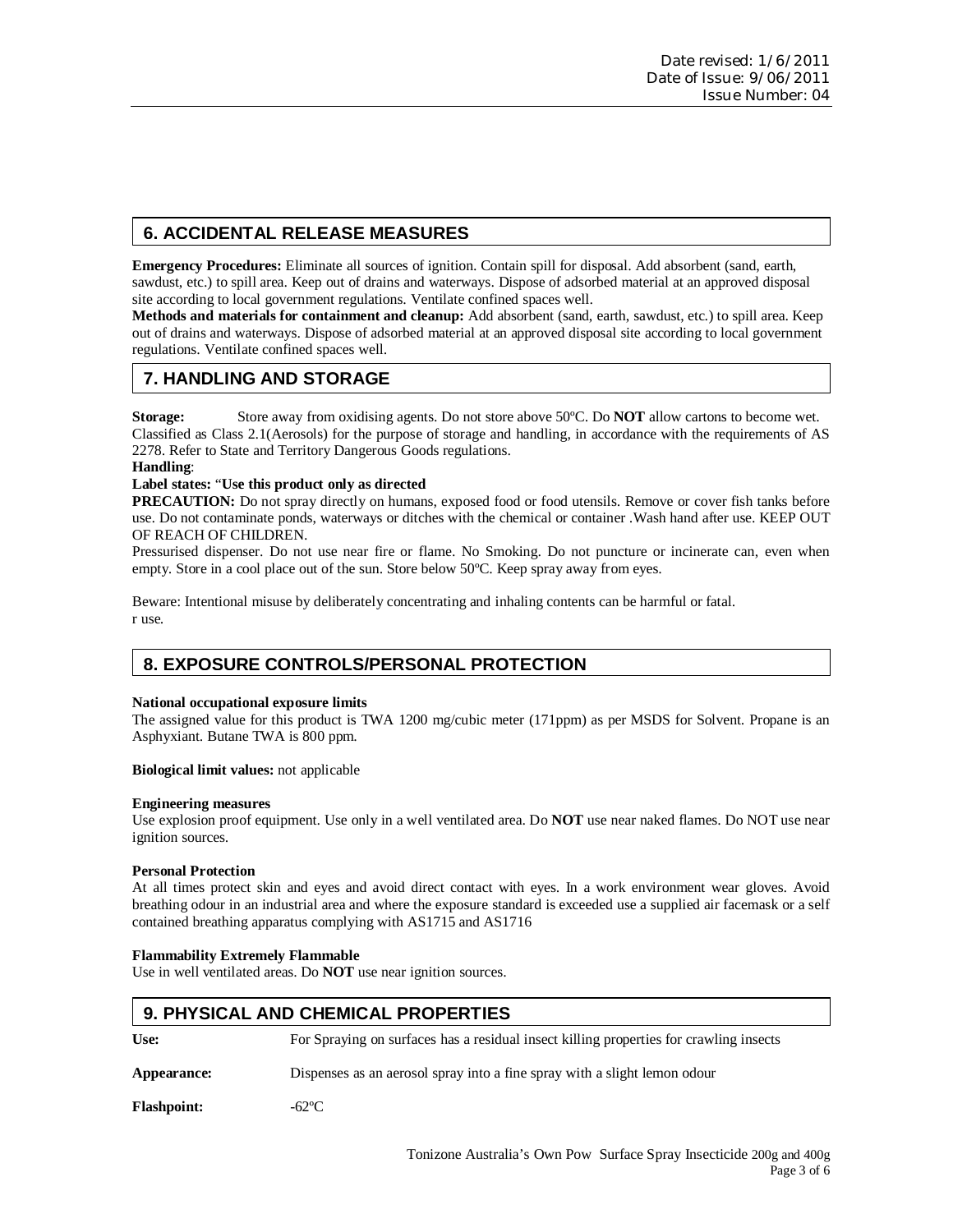| <b>Flammability Limits:</b> | $9.6\%$ (upper) |
|-----------------------------|-----------------|
|                             | $1.9\%$ (lower) |

**Boiling Point (°C):** Not Applicable

**Solubility in Water:** Insoluble

**Pressure (25ºC):** 450 – 550kPa

**Specific Gravity:** Aerosol no SG applicable the liquid part is  $0.80g$ /mL

**pH:** not applicable

# **10. STABILITY AND REACTIVITY**

Propellant can react with oxidising agents – chlorine, pool chlorine and nitric acid. Store away from oxygen cylinders, oxidising materials and ignition sources.

Product is stable in the aerosol all of the product is contained within the aerosol

#### **Conditions to avoid**:

EXTREMELY FLAMMABLE. KEEP OUT OF REACH OF CHILDREN. PRESSURISED DISPENSER. USEIN A WELL VENTILATED AREA. DO NOT INHALE MIST. AVOID CONTACT WITH SKIN. PROTECT FROM SUNLIGHT AND DO NOT EXPOSE TO TEMPERATURES EXCEEDING 50 C. DO NOT PIERCE OR BURN CAN, EVEN AFTER USE. DO NOT SPRAY ON NAKED FLAME OR ANY INCANDESCENT MATERIAL. KEEP AWAY FROM SOURCES OF IGNITION – NO SMOKING. **Incompatible materials**:

Propellant can react with oxidising agents – chlorine, pool chlorine and nitric acid. Store away from oxygen cylinders, oxidising materials and ignition sources.

#### **Hazardous decomposition materials**:

No information available

#### **Hazardous reactions**:

Propellant can react with oxidising agents – chlorine, pool chlorine and nitric acid. Store away from oxygen cylinders, oxidising materials and ignition sources.

# **11. TOXICOLOGICAL INFORMATION**

No adverse health effects are expected if the product is handled in accordance with this Safety Data sheet and product label.

**Label states:** "Use this product Only as Directed.

**PRECAUTION:** Do not spray directly on humans, exposed food or food utensils. Remove or cover fish tanks before use. Harmful to fish. Do not contaminate ponds, waterways or ditches with the chemical or container .Wash hand after use. KEEP OUT OF REACH OF CHILDREN.

Pressurised dispenser. Do not use near fire or flame. No Smoking. Do not puncture or incinerate can, even when empty. Store in a cool place out of the sun. Store below 50ºC. Keep spray away from eyes.

Beware: Intentional misuse by deliberately concentrating and inhaling contents can be harmful or fatal.

#### **Acute Effects**

**Skin contact:** Contact with skin may result in irritation

**Eye contact:** An eye irritant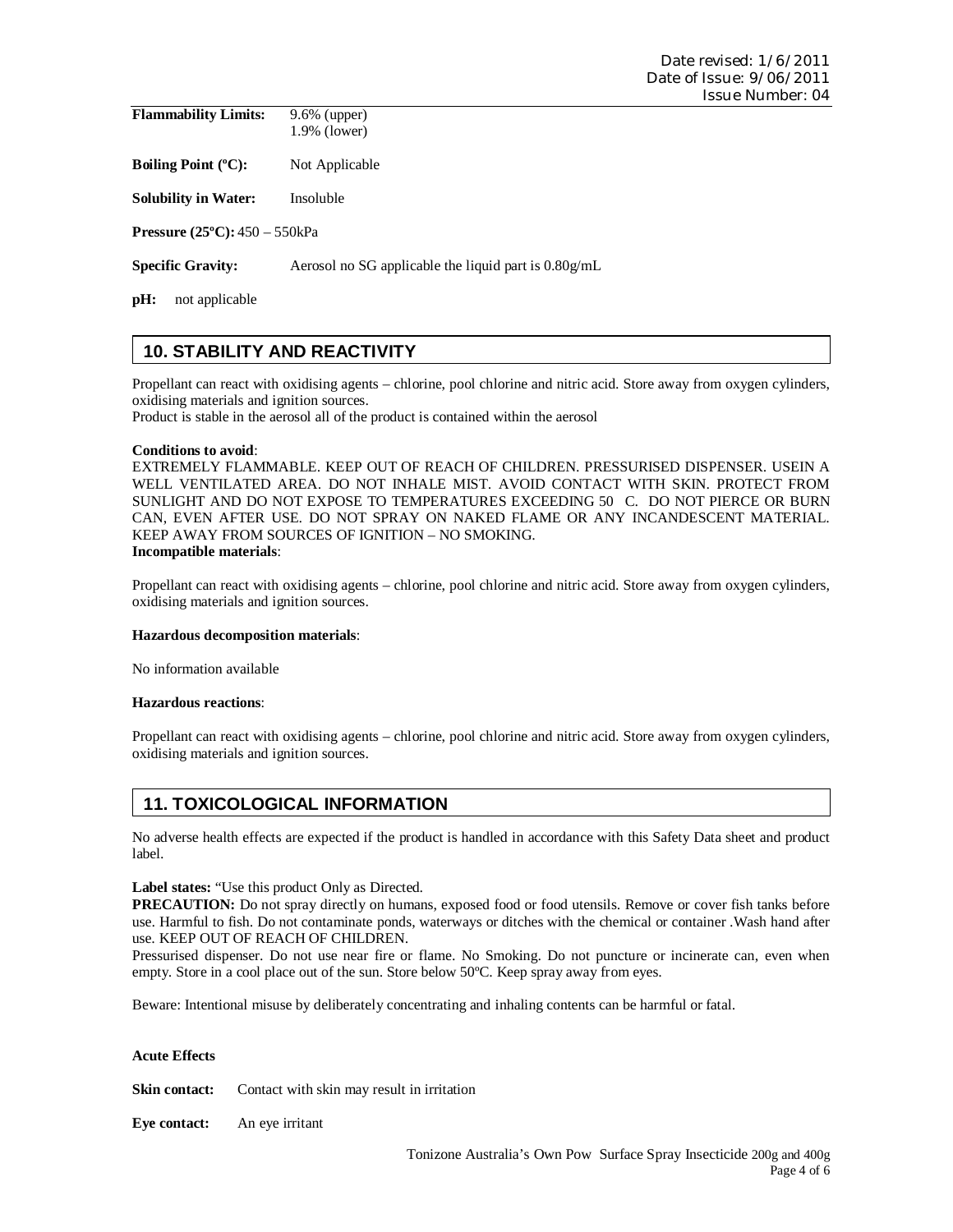| <b>Inhalation:</b> | Vapour is a mild irritant. Inhalation of vapour can result in headaches, dizziness and possible nausea. |
|--------------------|---------------------------------------------------------------------------------------------------------|
|                    | Inhalation of high concentrations can produce central nervous system depression, which can lead to      |
|                    | loss of coordination and impaired judgement.                                                            |

**Ingestion:** Ingestion can result in nausea, vomiting and diarrhoea.

#### **Chronic Effects;**

No chronic systemic effects reported from industrial exposures. Carcinogenicity, Mutigenicity, Teratogenicity: No Known effect.

### **12. ECOLOGICAL INFORMATION**

**Ecotoxicity:** Avoid contaminating waterways, product is harmful to aquatic organisms and the environment, no specific information is available

**Persistence and degradability:** expected to readily be biodegradable

**Mobility:** floats on water Absorbs in soil and has low mobility

# **13. DISPOSAL CONSIDERATIONS**

**Disposal methods, including disposal of containers:** Aerosols should be completely empty before disposing. Recycle can if a facility is available or place can in household rubbish.

**Special precautions for landfill or incineration:** Aerosol must be completely empty, do not pierce or burn even after use.

### **14. TRANSPORT INFORMATION**

Classified as Dangerous Goods by the criteria of the Australian Dangerous Goods Code for transport by Road and Rail.

UN Number: 1950 UN Proper Shipping Name: Aerosols Class and Subsidiary Risk: 2.1 Packing Group: None allocated Hazchem Code: 2YE Do not allow cartons to become wet. Do not store above 50ºC.

**Special precautions for user: Special provisions** 63 (Division 2.1 Extremely Flammable), 190 Aerosol dispensers must be provided with protection against inadvertent discharge, , 327 Leaking or severely deformed aerosols must be transported in salvage packagings provided appropriate measures are taken to ensure there is no dangerous build up of pressure. Waste aerosols must not be transported in closed freight container

### **15. REGULATORY INFORMATION**

**Poisons schedule No**: not applicable **Other regulations:** ADGC 7 Australian Dangerous Goods Code No. 7 for road and rail **Hazard Classification**: DANGEROUS GOODS, HAZARDOUS SUBSTANCE According to the criteria of NOHSC and ADG **APVMA Registration Number: 64517/200g/1109**